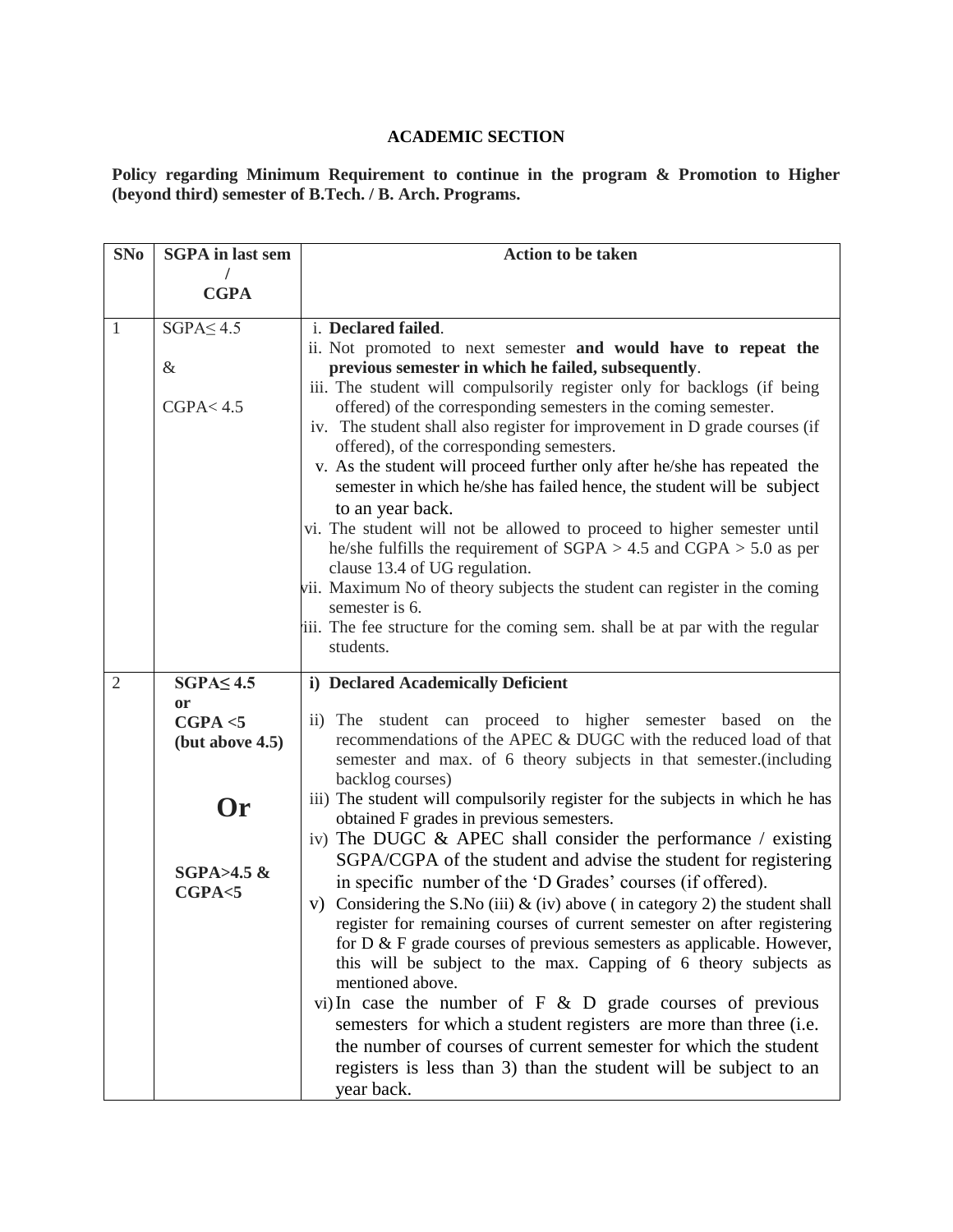|                |                                                                                                                          | If the student remains academically deficient even in the next<br>vii)<br>semester, APEC & DUGC may advise the student to register for<br>previous backlog courses and not register for subsequent semester,<br>until he fulfills the academic requirement of SGPA and CGPA as per<br>clause 13.4.<br>ix. Maximum No of theory subjects the student can register in the coming<br>semester is 6.<br>x. The fee structure shall be at par with the regular student                                                                                                                                                                                 |
|----------------|--------------------------------------------------------------------------------------------------------------------------|---------------------------------------------------------------------------------------------------------------------------------------------------------------------------------------------------------------------------------------------------------------------------------------------------------------------------------------------------------------------------------------------------------------------------------------------------------------------------------------------------------------------------------------------------------------------------------------------------------------------------------------------------|
| $\overline{3}$ | $SGPA \leq 4.5$ (of a<br>registered regular<br>semester **) $\&$<br>$CGPA \geq 5$                                        | To be promoted to next semester<br>$\mathbf{i}$<br>A warning to be issued to the student by the DUGC of concerned<br>$\rm ii)$<br>department.<br>iii) The student is required to fulfill the minimum requirement of SGPA $\&$<br>CGPA as per Clause 13.4 in next semester.<br>iv) The fee structure shall be at par with the regular students<br>v) In case the student fails to fulfill the minimum requirement of SGPA<br>& CGPA, he shall not be allowed to proceed further till he fulfills the<br>academic requirement of SGPA and CGPA as per clause 13.4                                                                                   |
| 5              | $SGPA > 4.5$ &<br>$CGPA \geq 5$                                                                                          | To be promoted to next semester                                                                                                                                                                                                                                                                                                                                                                                                                                                                                                                                                                                                                   |
| 5              | If backlogs<br>pending even after<br>completion of 4/5<br>years in case of<br>B.Tech /B.Arch.<br>program<br>respectively | The student shall have to register for completing the academic requirements<br>for award of degree                                                                                                                                                                                                                                                                                                                                                                                                                                                                                                                                                |
| 6              | <b>Students</b><br>Registering for<br>$\mathbf{D}$<br>Grade<br><b>Courses</b>                                            | i) In case a student registers for a "D Grade course" for<br>improvement, in a Semester / Supplementary examination and<br>scores" F Grade" instead of up-gradation in his/her grade, than<br>only the new (revised grade) attained by the student shall be<br>incorporated in the revised Grade sheet for computation of<br>his/her CGPA, irrespective it is "Grade F or any other grade<br>permitted for such cases.<br>ii) Whenever a student is permitted to repeat, improve, substitute a<br>course, the new Letter Grade replaces the old letter Grade in the<br>computation of CGPA, but both the Grades appear on his/her<br>Grade Sheet. |
| 7.             | <b>Categories</b><br><b>of</b><br>year back                                                                              | In case of the students who have failed in one semester / taken<br>semester withdrawal / rusticated for one semester / a semester<br>examination cancelled on account of Unfair means would be<br>subjected to an Year Back:                                                                                                                                                                                                                                                                                                                                                                                                                      |
| 8              | <b>Promotion</b><br>4 <sup>th</sup><br>beyond                                                                            | Students are mandatorily required to have successfully completed<br>i)<br>the courses of (N minus 4)th semester for registering in nth                                                                                                                                                                                                                                                                                                                                                                                                                                                                                                            |